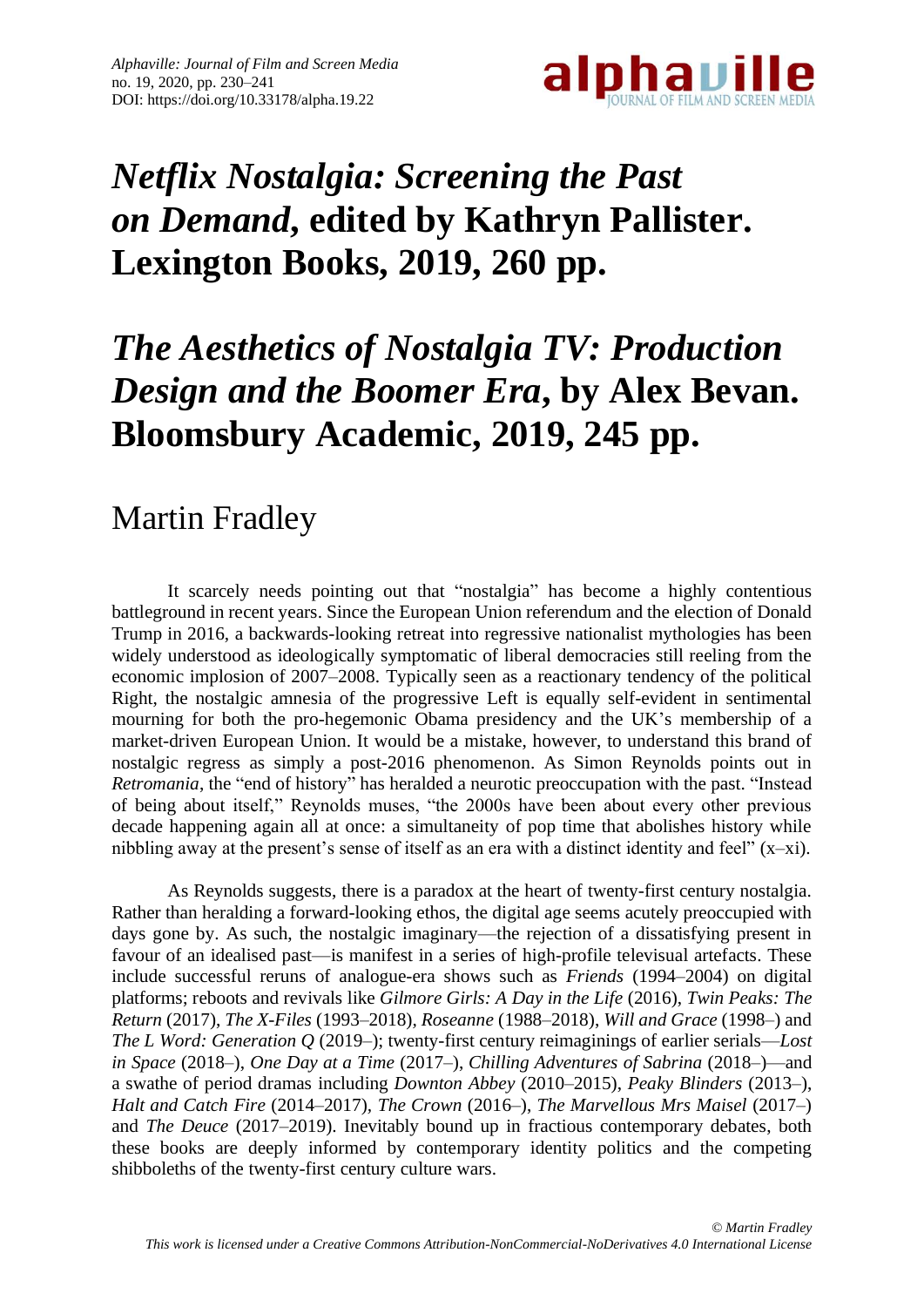As many of the contributors to *Netflix Nostalgia: Screening the Past on Demand* point out, the contemporary nostalgia economy is a highly lucrative marketing niche. Beginning as a DVD rental service before evolving into an online platform for streaming classic movies, Netflix has nostalgia written into its brand identity. As Kathryn Pallister points out in her introduction, Netflix's business model relies heavily on the emotional potency of nostalgic affect to lure older subscribers. More significant, however, are the cultural, ontological and ideological functions of nostalgia; that is, the political impetus to re-evaluate the past through its juxtaposition with the present. *Netflix Nostalgia*'s opening salvo of essays thus frame the company's output within conceptual models of the nostalgic mode. These range from the ubiquitous (Svetlana Boym), the canonical (Frederic Jameson) and on through more recent interventions (Ryan Lizardi; Katharina Niemeyer; Gilad Padva; Michael Pickering and Emily Keightly; William Proctor). Giulia Taurino begins by outlining the industrial logic underpinning the production of nostalgic content. Employing *Scream: The TV Series* (2015–) as a case study, Taurino provocatively underscores Netflix's algorithmic reification of collective memory. In a bleak *mise en abyme* of commercially mediated nostalgia, *Scream* is a serialised reboot of a successful 1990s film franchise that was itself founded upon nostalgia for horror movies from the late 1970s–early 1980s—a series of "slasher" films which were themselves cinematic love letters to earlier genre classics *Psycho* (Alfred Hitchcock, 1960) and *Peeping Tom* (Michael Powell, 1960).

Conversely, Matthias Stephan argues that Netflix's nostalgic output provides an affirmative psychical bulwark against bleak postmillennial realities. "Netflix Originals presents the streaming service an opportunity to root its programming in a highly affective and emotional frame, connecting viewers longing for the perceived stability of the past with the Netflix brand" (26). Stephan views *Riverdale* (2017–) and *GLOW* (2017–) as forms of televisual self-care, an empathic reading which becomes increasingly shaky in its straight-faced understanding of kitsch reimaginings of the 1980s as a psycho-therapeutic "safe space". Similarly preoccupied with representations of that decade, Phillipe Gauthier's examination of Boym's critically exhausted "restorative" and "reflective" nostalgic modes in *GLOW* is somewhat underwhelming, but his lucid rejection of nostalgia as a political monolith underscores *Netflix Nostalgia*'s critical strengths. "Nostalgia, by virtue of its chaotic and multiple nature, cannot convey a single vision of the world," Gauthier notes shrewdly (85).

This embrace of nostalgia as a polyvocal phenomenon is also illustrated by various engagements with *Stranger Things* (2016–), a 1980s-set telefantasy which has gained neartotemic status in discussions of digital-age nostalgia. Matthias Stephan, for example, finds progressive respite in *Stranger Things*' benign combination of 1980s intertextuality and retrofitted cultural politics. Similarly, Joseph M. Sirianni understands *Stranger Things*' evocative period aesthetic as benignly reassuring. Noting that nostalgic populism is a symptom of social, political and economic crisis, Sirianni counterintuitively valorises the affective seductions of the Duffer brothers' period phantasmagoria:

If *Stranger Things* and other nostalgic television programmes can work to generate positive feelings within the present, provide a temporary safe haven from current troubles, and serve as a source of aspiration for the future then … *that* is good nostalgic television. (196–7)

It is perhaps indicative of the broader limitations of *Netflix Nostalgia* that this politically insipid endorsement of *Stranger Things* so closely echoes—but ideologically inverts—Andrew Britton's key points in his seminal critique of Reaganite entertainment. However, this reduction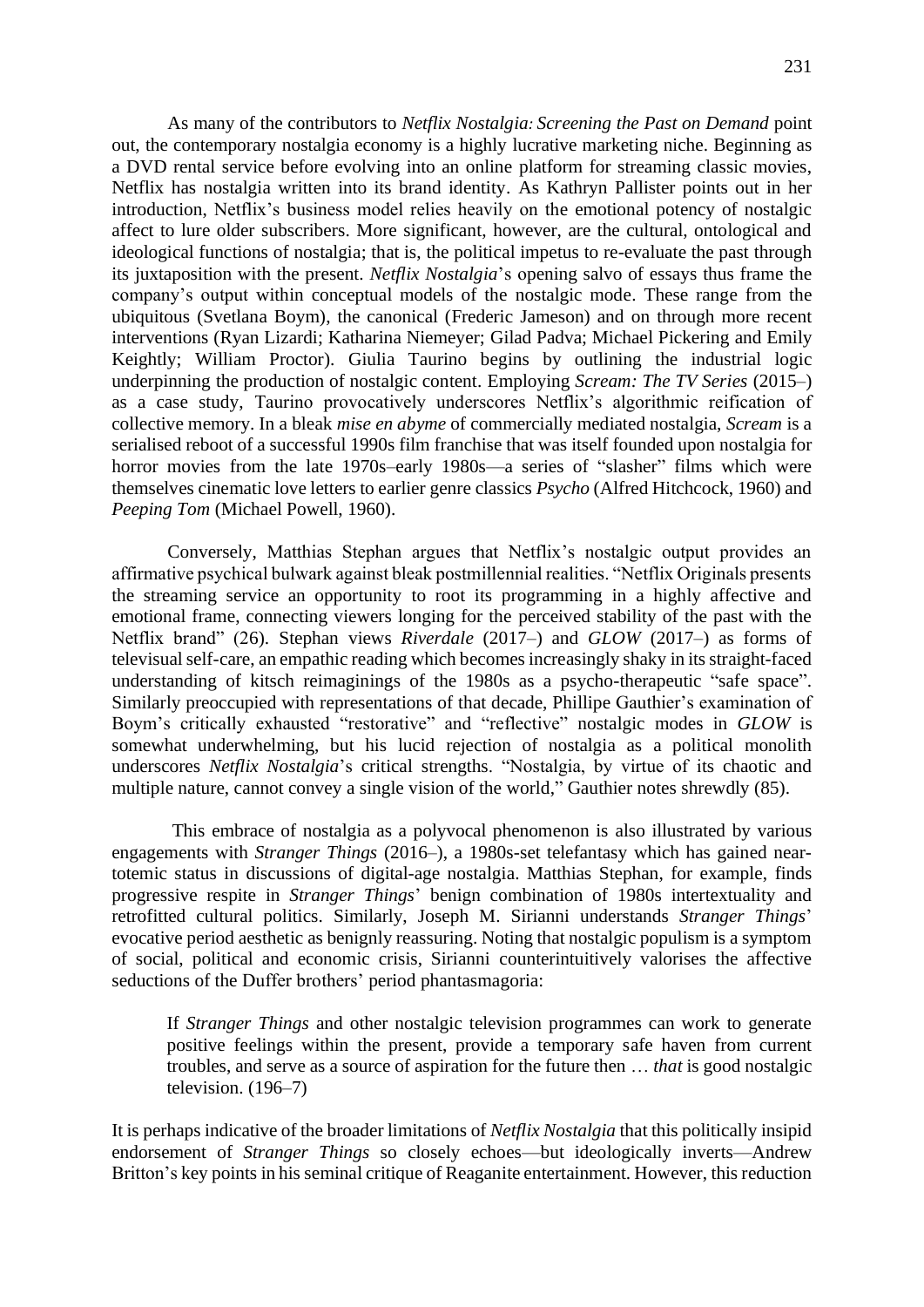232

of the fractious 1980s to a largely apolitical safety blanket is challenged by Heather Freeman. Contrasting the ongoing success of *Stranger Things* with the premature cancellation of 1990sset teen comedy *Everything Sucks!* (2018), Freeman places the two serials on opposing ends of a political spectrum. While *Everything Sucks!* is praised for its "capacious, queer-centered, antipatriarchal nostalgia", in Freeman's view *Stranger Things* resurrects an insidious Reaganite agenda which chimes with Trump-era political regress (103). My issue here is not necessarily that Freeman is wrong in her assessment of the conservative gender/sexual politics of *Stranger Things*, but more that this reductive brand of *Buzzfeed*-citing critique is practically algorithmic in its rhetorical trajectory. Indeed, I was reminded here of Theresa L. Geller's work on 1980sset horror film *It* (Andy Muschietti, 2017). Interpreting the film as a Trumpian parable of transphobic disgust, Geller's intervention is best understood—like Freeman's—less as screen criticism and more as ideologically opportunist sophistry from the frontlines of the culture wars.

There is little of this modishly woke rhetoric in John C. Murray's combative critique of corporate hegemony, "The Consumer Has Been Added to Your Video Queue". Unapologetically citing an array of deeply unfashionable thinkers—Lyotard, Adorno, Debord, Lacan, Derrida, Horkheimer—Murray's polemic is straight out of the Frankfurt School. "[T]he growing demand for intuitive and multiplatform services, such as Netflix, have nurtured a synthetic culture of passive voyeurs," he writes with anachronistic fervour. "[C]onsumers are misdirected by affiliational thinking, and fall prey to a metanarrative of mass populism as the new form of anticritical intellectual banality" (57–8). As much a critical evisceration of postmaterialist scholarly orthodoxy as it is a condemnation of consumer "choice", Murray's essay is a self-conscious reminder of a time before lexical banalities ("problematic", "negotiation") came to dominate film and television scholarship. Politically intransigent and resolutely out of time, Murray's prose is unmistakably imbued with the profound homesickness of nostalgia.

Traces of Murray's neo-Marxist discontent can be found elsewhere, however. Ande Davies' engaging essay on *The Get Down* (2016–2017) and *Luke Cage* (2016–2018) understands both serials as rejecting the assimilationist impulses of neoliberal postracialism. Cast almost entirely with people of colour, their vibrant fusion of blaxpolitation, kung-fu stylings and hip-hop pastiche informs multiple levels of nostalgic—and ethnofuturist address. Although class struggle remains largely a latent presence in Davies' analysis, his interest in distinctively racialised aesthetics nevertheless offers an intriguing framework through which to rethink the limits of televisual realism in related Netflix content, such as *Dolemite Is My Name* (Craig Brewer, 2019) and *When They See Us* (Ava DuVernay, 2019). Similarly, Jacinta Yanders's discussion of Latinx representation in *One Day at a Time* focuses upon the specificities of Cuban-American heritage and socio-cultural experience. Despite its insightful overview of the way the reimagined show combines generic familiarity with antiassimilationist politics, Yanders's essay is undermined by its somewhat polemical positioning of other 2010s revivals as evidence of white ethno-nationalist backlash. In particular, Yanders's reductive understanding of the now-toxic *Roseanne*—a groundbreaking sitcom from the Reagan-Bush era about a struggling working-class family headed by a gender nonconforming matriarch—crudely negates that series' counter-hegemonic innovations. Looking beyond Roseanne Barr's self-inflicted downfall, "cancel culture" is revealed to be as amnesiac and ideologically self-righteous as the phenomenon of nostalgia itself.

Yanders's essay also typifies how *Netflix Nostalgia* effectively renders any backwardlooking televisual artefact "nostalgic" by default. This persistent conceptual looseness raises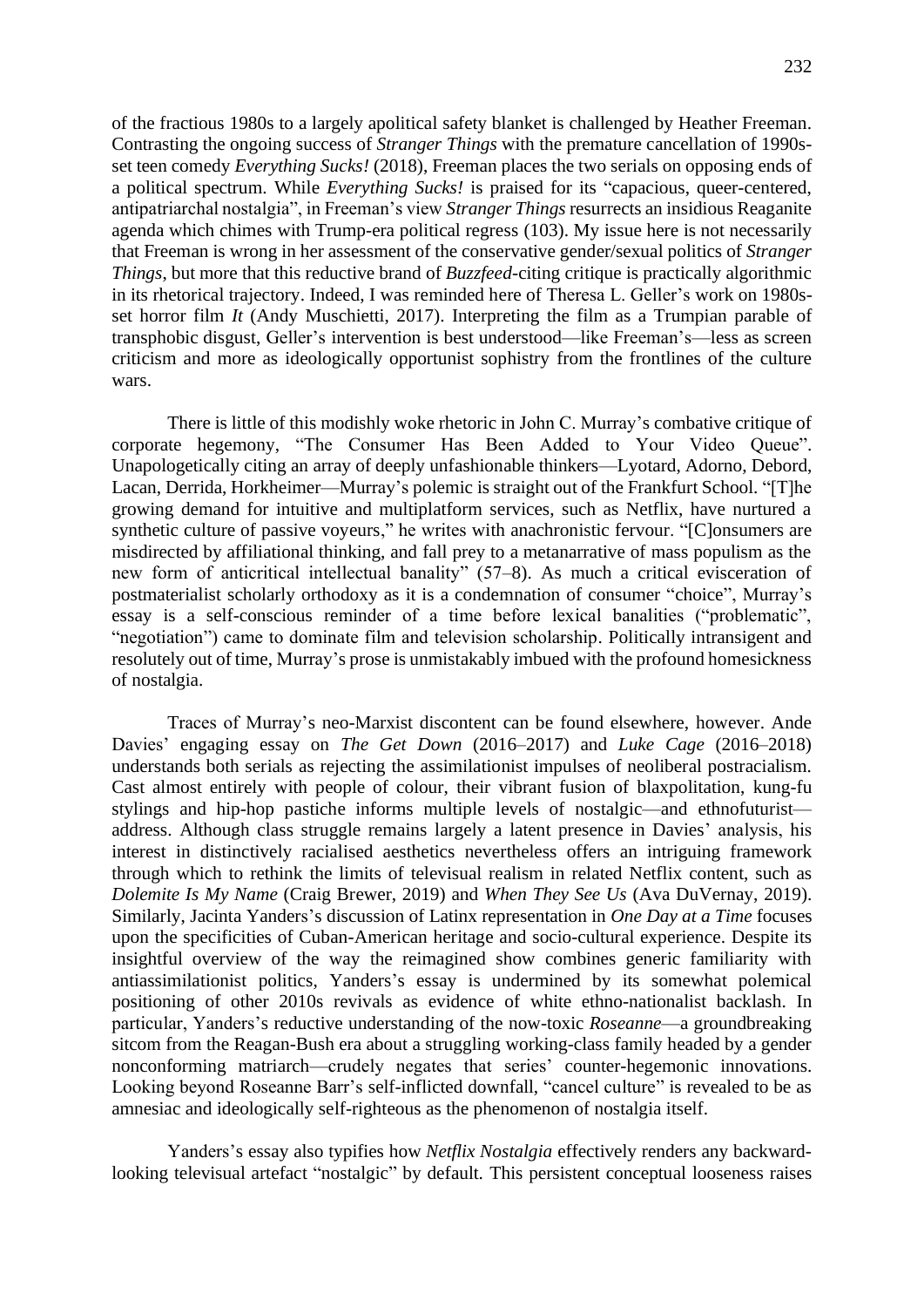further issues. Is nostalgic affect really triggered by *One Day at a Time* or *Lost in Space* when both shows bear only superficial resemblance to their original incarnations? Can *House of Cards* (2013–2018) be described as "nostalgic" when so few of its viewers will be aware of the BBC original? What nostalgic specificities are elided when essayist Sheri Chinen Biesen draws little distinction between viewers' affective investments in—to take just a few examples—the quasi-medieval world of *Game of Thrones* (2011–2019), the Weimar Germany of *Babylon Berlin* (2017–) or the sprawling historical locales of *The Crown*, *Outlander* (2014–) and *Narcos*

(2015–2017)? More pointedly, when Yanders ponders whether reboots of "white" serials with newly-installed Latinx casts—*Charmed* (2018–), *Party of Five* (2020–) and *Roswell, New Mexico* (2019–)—will follow in *One Day at a Time*'s culturally specific footsteps, one has to consider where pre-sold nostalgia ends and the reification of ethnicity begins.

If these sometimes-troubling questions suggest largely discomfiting answers, it is pleasing that two of the most intriguing entries in *Netflix Nostalgia* epitomise the book's strengths. Keshia Mcclantoc's contribution examines the celebrated "San Junipero" (Owen Harris, 2016) episode of *Black Mirror* as a critical interrogation of nostalgic longing itself. Drawing on the work of Gilad Padva, "San Junipero"'s hyperreal rendering of the 1980s is interpreted as a queer-friendly, John Hughes-infused fever-dream in which ageing protagonists Kelly (Gugu Mbatha-Raw) and Yorkie (Mackenzie Davies) are able to digitally rewrite their tragic personal histories. What pulls Mcclantoc's essay back from blithely endorsing the political cul-de-sac of simulated utopianism is its alertness to the gothic underside of digital wish-fulfilment. As easily read as a critique of transhuman dystopia as it is a saccharine endorsement of sanitised nostalgia, the episode's unsettling ambivalence imbues "San Junipero" with lingering, uncanny affect.

Digital capitalism's voracious reification of memory and sociality is also at the heart of Patricia Campbell and Kathryn Pallister's discussion of *13 Reasons Why* (2017–). Controversially built around the suicide of high-school student Hannah Baker (Katherine Langford), the surviving teenagers in *13 Reasons Why* fetishise obsolete analogue technologies as a psycho-social "coping mechanism" in an age of ubiquitous social media (205). Reading the series as an ambivalent treatise on the ontological investments of "technostalgia", Campbell and Pallister's analysis of *13 Reasons Why* is reminiscent of Thomas B. Byers's insightful work on reactionary nostalgia in *Terminator 2: Judgement Day* (James Cameron, 1991), suggesting that the cultural anxieties explored in *13 Reasons Why* are as cyclical as they are presentist. Like the similarly themed *Euphoria* (2019–), Campbell and Pallister's nuanced essay ultimately finds thematic complexity in the way *13 Reasons Why* rebuffs the atomised individualism and compulsory positivity of neoliberal culture, valorising a reflective teen melodrama that is unafraid to explore the contradictions of (post-) modernity.

Sidestepping the theoretical models of nostalgia that underpin much of *Netflix Nostalgia*, the cultural politics of retro production design are the central focus of Alex Bevan's *The Aesthetics of Nostalgia TV: Production Design and the Boomer Era*. Rejecting "traditional, patriarchal definitions of authorship and high art" (4), Bevan valorises "production studies" as a critically holistic way to understand revisionist serials like *Mad Men* (2007–2015), *Masters of Sex* (2013–2016) and *The Knick* (2014–2015). Bevan adopts a quasi-ethnographic approach which highlights the importance of below-the-line creative labour. "I want to open up the television image to new modes of analysis and interpretation," she posits. "What stories do coffee tables and wallpaper tell?" (1).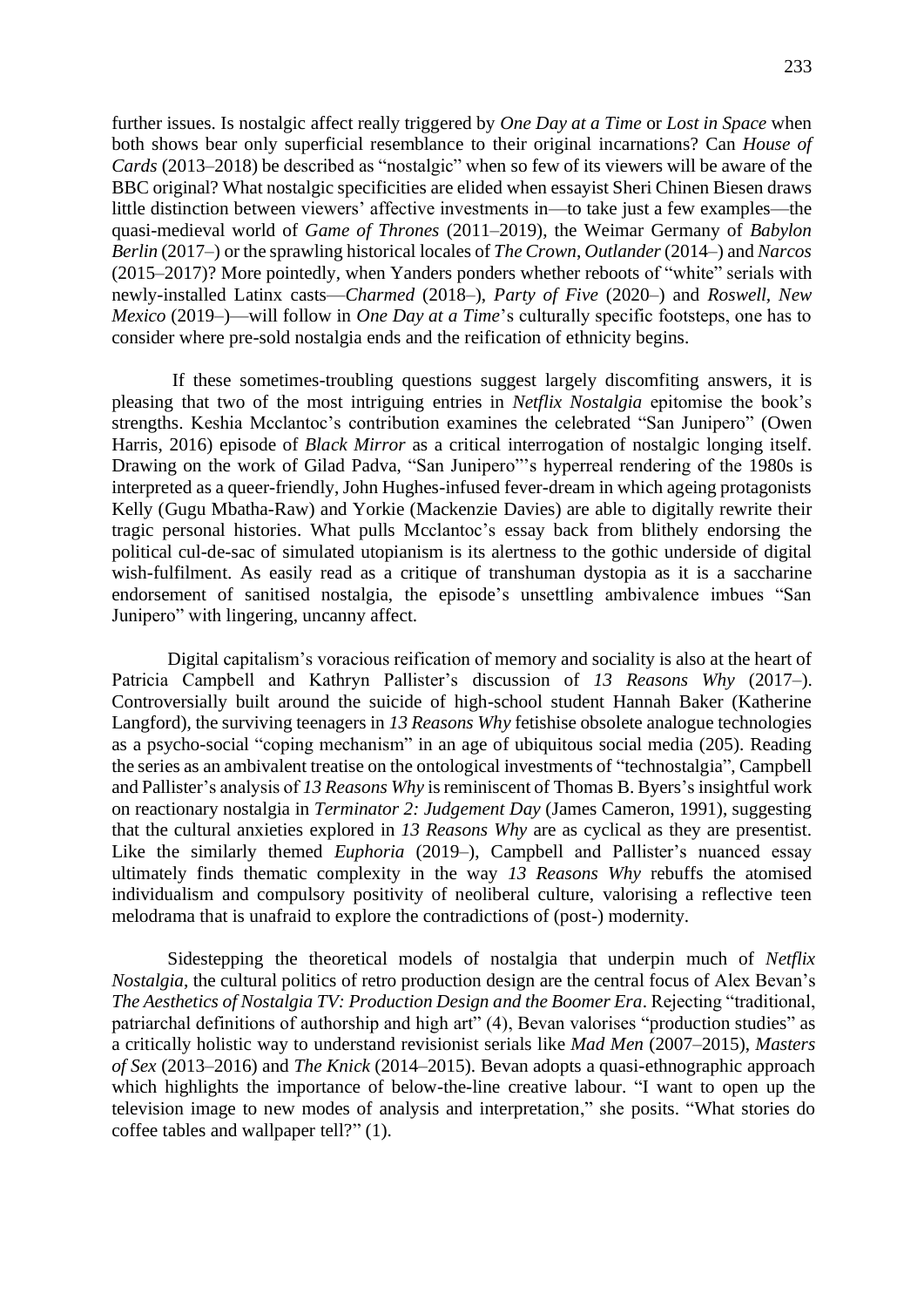Like *Netflix Nostalgia*, *The Aesthetics of Nostalgia TV* is politically contextualised by the global pre-eminence of the archetypal "boomer", Donald J. Trump:

[T]he timeliness of a book on US nostalgia in the context of the global rise of ethnonationalism feels equal parts an opportunity and a burden. The political weight of the these shows about white yesteryear has never felt more important and pressing. (xiv)

To this end, the cover of *The Aesthetic of Nostalgia TV* features a glamorous image of Joan Harris (Christina Hendricks), a character whose confidently stylish appearance functions as bitterly ironic register for the gender, racial and class iniquities of the mid-century "boomer era" as much as it serves as semiotic shorthand for postwar prosperity. As Bevan notes, the iconicity of this period is so inextricably bound up with hegemonic conceptions of US national identity that both the National Museum of American History and the Smithsonian acquired props and costumes from *Mad Men* for permanent display. Uninterested in the verisimilitude of televisual depictions of American history, Bevan's critical framing of nostalgia TV is unambiguously contemporary. "In this book, nostalgia is defined as the recreation and repurposing of constructed imaginations of a collective past for the political and social purposes of the present," she states (133).

Organising her book around three core aspects of production design—sets, props, costumes—Bevan's first case studies engage with serials featuring contemporary settings. Here, Bevan reads the set design of *Desperate Housewives* (2004–2012) and *Ugly Betty* (2006– 2010) as in reflexive dialogue with generic antecedents. Filmed using recycled sets on the same backlots as *Leave it to Beaver* (1957–1963) and *The Munsters* (1964–1966), the anachronistic production design of *Desperate Housewives* constantly recalls the ideologically overdetermined spectre of mid-century suburbia and the white, middle-class family home. In similar fashion, the structural inequalities of the contemporary workplace are dialectically critiqued via Betty Suarez's (America Ferrera) garish vintage clothing in *Ugly Betty*. Echoing the likes of *Batman* (1966–1968) and *Get Smart* (1965–1970), *Ugly Betty* comically satirises the pro-hegemonic imperatives of modernist office space, Suarez's idiosyncratic stylings telling an ideologically dissident story of assimilation, diaspora and the arbitrary precepts of white supremacy.

When Bevan hits her critical stride the results can be fascinating, and her understanding of nostalgia as a multilayered and often contradictory cultural phenomenon is often exemplary. Writing about the celebrated period detail in *Mad Men*, for example, Bevan argues that the use of vintage props eludes simple labels of nostalgic regression or escapism, but instead creates a highly reflexive arena. "*Mad Men* is a period piece," she writes, "but one where the past haunts the present and the present haunts the past" (86). Detailing the series' fetishistic insistence upon employing authentic period items—1960s bottles of Bayer children's aspirin, say—Bevan identifies digital-era angst amidst faultless period style. Will production designers continue to fastidiously source original props in the age of 3D printing and seamless CGI? Elsewhere, lively analysis of the diasporic politics registered in *Ugly Betty*'s deft blending of Mexican rasquache with Christian Dior's postwar "New Look" or *Mad Men*'sresonant cladding of Betty Draper (January Jones) in an iconic 1950s "shirt-dress" more than justify Bevan's methodological fervour. "The shirt-dress recalls the 1950s suburban housewife," she notes sharply. "[I]t invokes whiteness; it intimates the oppression of certain publics and the total elision of others" (138).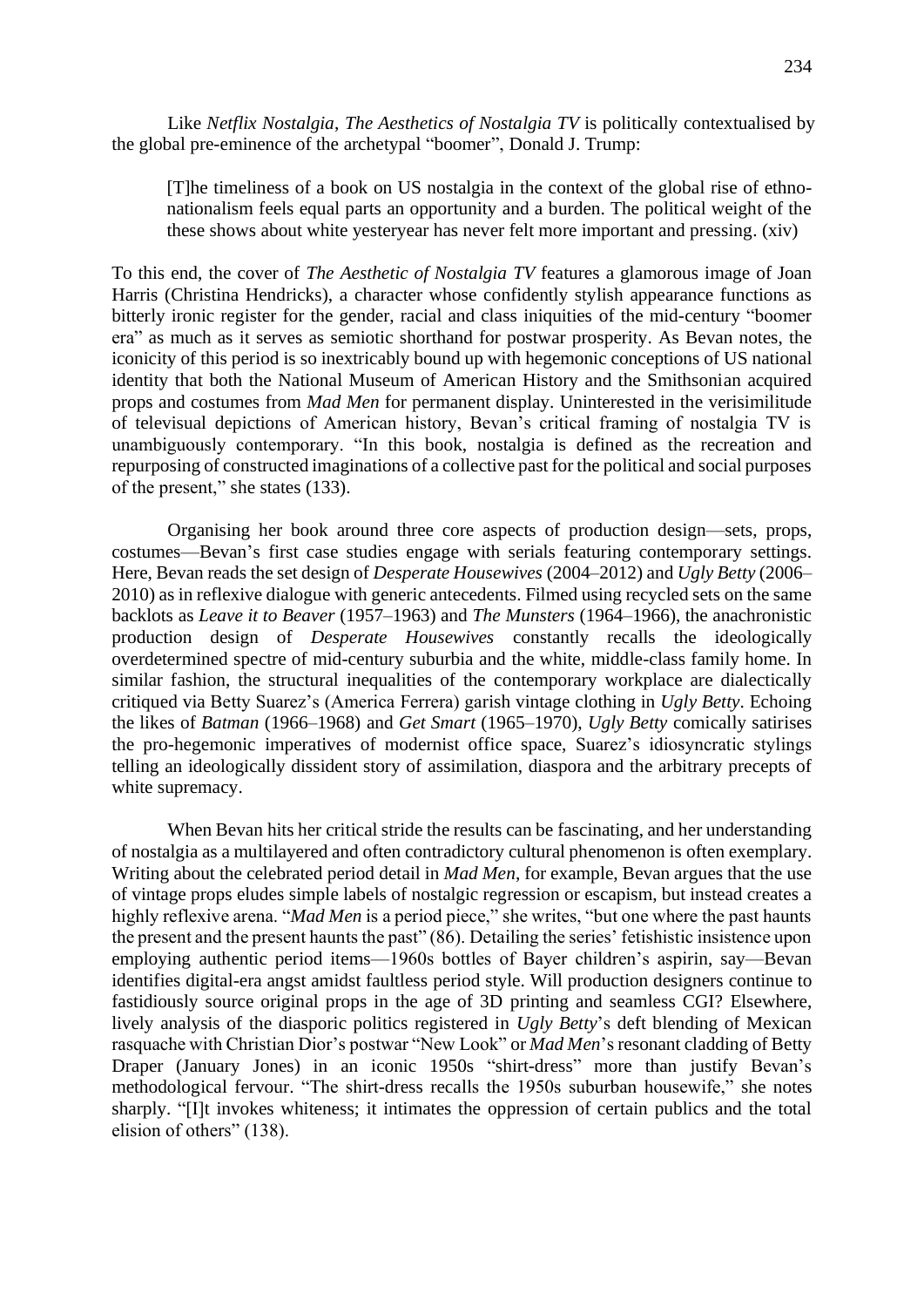There are also insightful passages on *Pan Am* (2011) and *Masters of Sex*—the former read as post-recession corporate nostalgia; the latter as an exercise in neo-Foucauldian historicism—but these are frustratingly brief. In many ways, this is symptomatic of *The Aesthetics of Nostalgia TV* more broadly, a volume which often lurches unsteadily between lucid critical precision and woeful self-indulgence. Why does the thoughtful *Masters of Sex* warrant only a few pages when the author spends so much time discussing serials—*Downton Abbey*, *The Americans* (2013–2018), *Westworld* (2016–), *The 1900 House* (1999–2000)—that have nothing to do with the mid-century United States? It is ironic that such an ambitious book devotes so much time to critical meandering, and the trajectory of each chapter soon becomes depressingly familiar: a focused and intelligent opening followed by endlessly repetitive padding. As such, the book's methodological grandstanding frequently falls flat. Interviews with creative personnel like Janie Bryant (*Mad Men*) and Eduardo Castro (*Ugly Betty*) add little to the author's own prose, while Bevan's vaunted "field research"—a quasi-impressionistic account of the author's visit to the *Mad Men* set, for example—tends toward the anecdotal.

Moreover, the book's Oedipal posturing and self-defined "emo kid bitterness" (xv) soon begin to grate. The revisionist memory work of *Mad Men*, Bevan contends, "coincides with a generational critique of the excesses of the late-twentieth [and] early-twenty-first parents whose legacy is a global economic recession and irreparable ecological damage" (151). Even allowing for the popular currency of intergenerational snark—the "Ok boomer" meme its briefly popular apogee—Bevan's rhetoric here is sweeping and painfully oversimplified. Elsewhere, a brusque sideswipe at the "neoliberalist" (178) scholarly work of John Fiske and Henry Jenkins seems similarly motivated by the desublimated fury of the "twittering machine" (Seymour). This incoherent tone is epitomised by the book's nadir: a worryingly hagiographic endorsement of interviewee Janie Bryant's vintage fashion range. Lacking even the ambivalence of Netflix's noughties-nostalgic *Girlboss* (2017)—a deceptively intelligent serial which understands the seductive "neoliberalist" pitfalls of branded selfhood and the retroeconomy—in passages like these Bevan undid much of this reader's critical goodwill.

The celebrated final episode of *Mad Men*, "Person to Person", concludes with Don Draper (John Hamm) conceiving an iconic Coca-Cola advertisement while meditating at an idyllic coastal retreat. While Bevan dubs this "a hippy commune" (xv), it is more likely that the locale was specifically inspired by the philosophical birthplace of neoliberal selfhood, the Esalen Institute in Big Sur, California (Storr). If *Mad Men*'s famous denouement carries the uncanny sting of free market triumphalism, it is perhaps appropriate that neither of these books fully account for the nostalgic dynamic of so much contemporary television. While Bevan and contributors to *Netflix Nostalgia* rail against "presentism"—that is, understanding the past entirely through the lens of present-day values—both these books are marked by the misplaced surety of an identity politics which remain unwittingly in thrall to the neoliberal status quo. As ever, the past has much to teach us about how we always know less than we think—a lesson that these books, for all their undoubted insights, too often fail to heed.

#### **References**

*The Americans*. Created by Joseph Weisberg, Amblin Televison/Dreamworks Television, 2013–2018.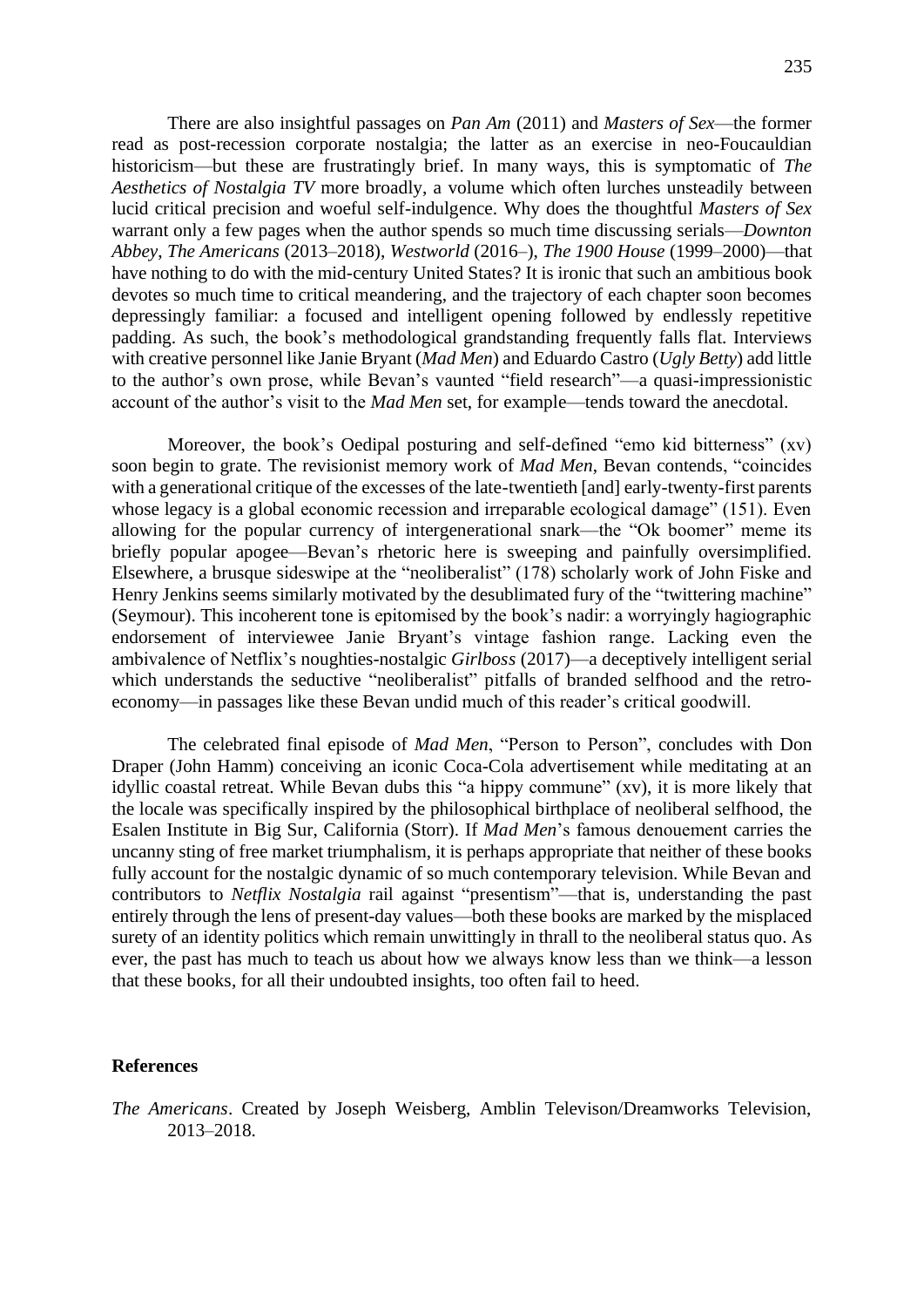- *Babylon Berlin*. Created by Henk Handloegten, Tom Tykwer and Achin von Borries, X-Filme Creative Pool/ARD Degeto Film/Beta Film/Sky Deutschland/Danmarks Radion (DR),  $2017-$
- *Batman*. Created by Lorenzo Semple Jr. and William Dozier, Twentieth Century Fox Television/Greenway Productions, 1966–1968.
- *Black Mirror*. Created by Charlie Brooker, Zeppotron/Channel Four Television Corporation/Gran Babieka, 2011–.
- *Boardwalk Empire*. Created by Terence Winter, HBO/Leverage Management/Closest to the Hole Productions/Sikelia Productions/Cold Front Productions, 2010–2014.
- Boym, Svetlana. *The Future of Nostalgia*. Basic Books, 2001.
- Britton, Andrew. "Blissing Out: The Politics of Reaganite Entertainment." *Movie*, no. 31/32, 1986, pp. 1–42.
- Byers, Thomas B. "Terminating the Postmodern: Masculinity and Pomophobia." *Modern Fiction Studies*, vol. 41, no. 1, 1995, pp. 35–73, DOI: [https://doi.org/10.1353/mfs.1995.0008.](https://doi.org/10.1353/mfs.1995.0008)
- *Charmed*. Created by Constance M. Burge, Jessica O'Toole, Amy Rardin, and Jennie Snyder Urman, Poppy Productions/Reveal Entertainment/Propagate/CBS Television Studios, 2018–.
- *Charmed*. Created by Constance M. Burge, Spelling Television/Northshore Productions/Paramount Pictures/Viacom Productions/Worldvision Enterprises, 1998–2006.
- *Chilling Adventures of Sabrina*. Created by Roberto Aguirre-Sarcasa, Archie Comics Publications/Warner Bros. Television, 2018–.
- *The Crown.* Created by Peter Morgan, Left Bank Pictures/Sony Pictures Television Production UK, 2016–.
- *The Deuce*. Created by George Pelecanos and David Simon, Blown Deadline Productions, 2017–2019.
- *Desperate Housewives*. Created by Marc Cherry, Cherry Alley Productions/Cherry Productions/Touchstone Television/ABC Studios, 2004–2012.
- *Dolemite Is My Name*. Directed by Craig Brewer, Davis Entertainment/Netflix, 2019.
- *Downton Abbey*. Created by Julian Fellowes, Carnival Film and Television/Masterpiece Theatre, 2010–2015.
- *Euphoria*. Created by Sam Levinson, A24/HBO/Little Lamb/The Reasonable Bunch, 2019–.

*Everything Sucks!* Created by Ben York Jones and Michael Mohan, Midnight Radio, 2018.

Fiske, John. *Television Culture*. Methuen, 1987.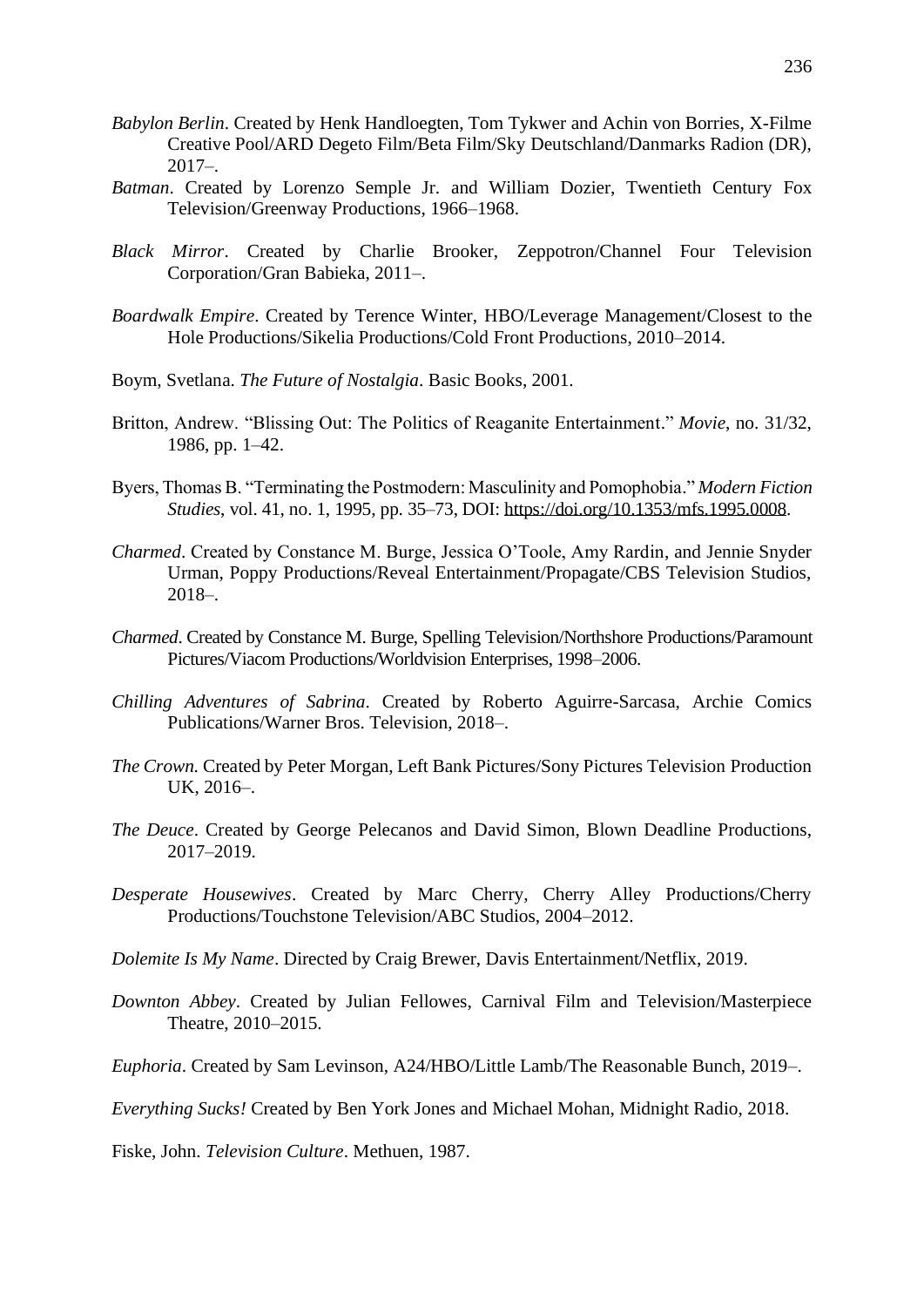- *Friends*. Created by David Crane and Marta Kauffman, Bright/Kaufman/Crane Productions, Warner Bros. Television, 1994–2004.
- *Game of Thrones*. Created by David Benioff and D. B. Weiss, HBO/Television 360/Grok! Studio/Generator Entertainment/Bighead Littlehead, 2011–2019.
- Geller, Theresa L. "Shilling Pennywise: Chump Change in Trump's (Trans) America." *Make America Hate Again: Trump-Era Horror and the Politics of Fear*, edited by Victoria McCollum, Routledge, 2019, pp. 32–53.
- *The Get Down*. Created by Stephan Adly Guirgis and Baz Luhrmann, Bazmark Films/Sony Pictures Television, 2016–2017.
- *Get Smart*. Created by Mel Brooks and Buck Henry, Talent Associates/CBS Television Network, 1965–1970.
- *Gilmore Girls*. Created by Amy Sherman-Palladino, Dorothy Parker Drank Here Productions/Hofflund/Polone/Warner Bros. Television, 2000–2007.
- *Gilmore Girls: A Day in the Life*. Created by Amy Sherman-Palladino, Warner Bros. Television, 2016.
- *Girlboss*. Created by Kay Cannon, Netflix, 2017.
- *GLOW*. Created by Liz Flahive and Carly Mensch, Tilted Productions/Perhapsatron/Fan Dancer/Netflix, 2017–.
- *Halt and Catch Fire*. Created by Christopher Cantwell and Christopher C. Rogers, AMC Studios, 2014–2017.
- *House of Cards.* British Broadcasting Corporation, 1990.
- *House of Cards*. Created by Beau Willimon, Media Rights Capital/Netflix/Panic Pictures (II)/Trigger Street Productions, 2013–2018.
- *It*. Directed by Andy Muschietti, New Line Cinema/RatPac-Dune Entertainment/Vertigo Entertainment/Lin Pictures/KatzSmith Productions, 2017.
- Jameson, Frederic. *Postmodernism, or, The Cultural Logic of Late Capitalism*. Verso, 1991.
- Jenkins, Henry. *Convergence Culture: Where Old and New Media Collide*. New York UP, 2006.
- *The Knick*. Created by Jack Amiel and Michael Begler, Anonymous Content, 2014–2015.
- Lizardi, Ryan. *Mediated Nostalgia: Individual Memory and Contemporary Mass Media*. Lexington Books, 2014.
- *Leave It to Beaver*. Created by Joe Connelly, Bob Mosher, and Dick Conway, Gomalco Productions/Kayro-Vue Productions/Revue Studios, 1957–1963.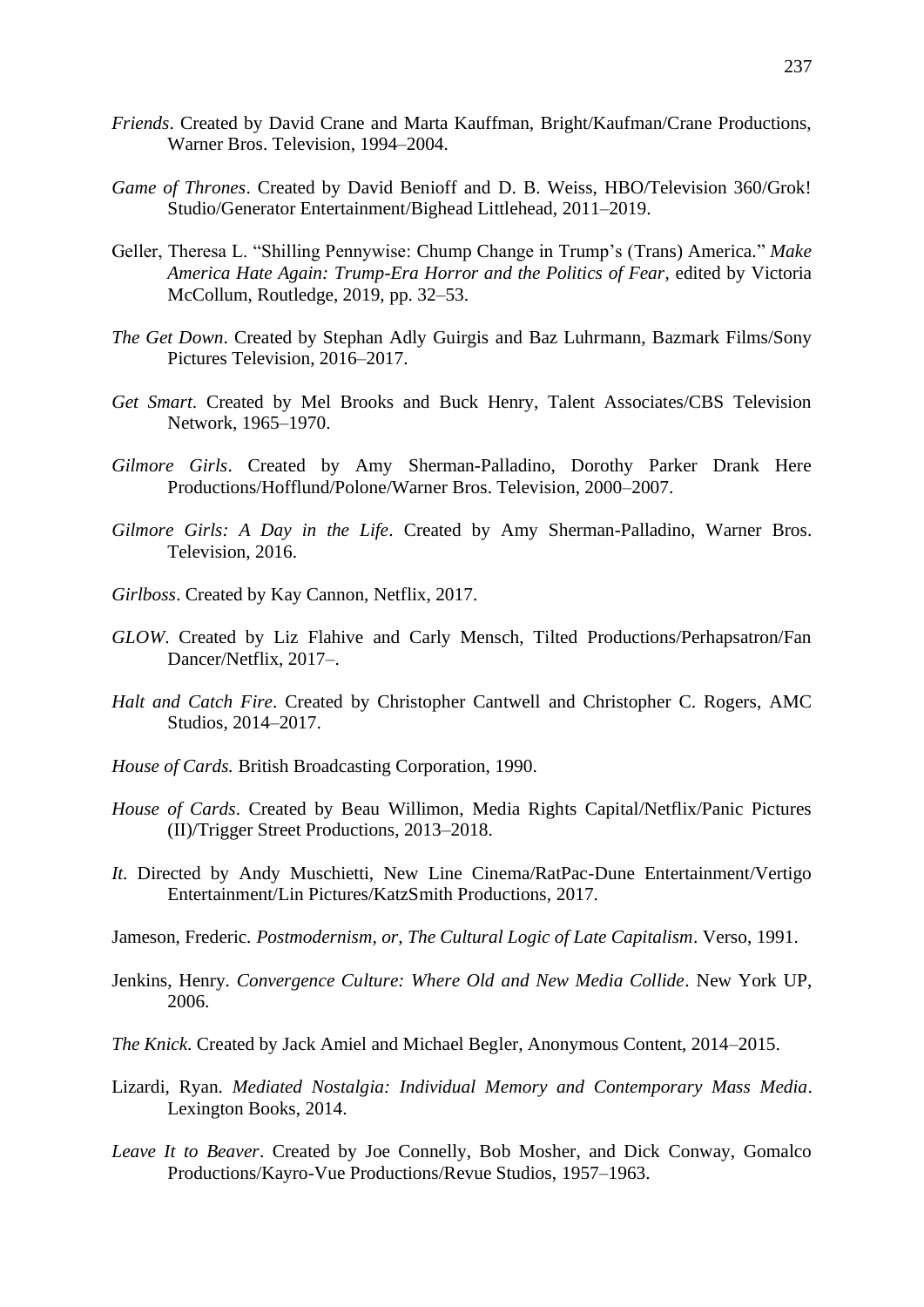- *Lost in Space*. Created by Irwin Allen, Irwin Allen Productions/Jodi Productions Inc./Van Bernard Productions/Twentieth Century Fox Television/CBS Television Network, 1965–1968.
- *Lost in Space*. Created by Irwin Allen, Matt Sazama and Maxwell Jenkins, Legendary Television/Synthesis Productions/Applebox Pictures/Clickety-Clack Productions, 2018–.
- *Luke Cage*. Created by Cheo Hodari Coker, ABC Television Studio/Disney-ABC Domestic Television/Marvel Entertainment/Marvel Television/Netflix/The Walt Disney Company/Walt Disney Television, 2016–2018.
- *The L Word*. Created by Michele Abbott, Ilene Chaiken, and Kathy Greenberg, Anonymous Content/Dufferin Gate Productions/Showtime Networks/Viacom Productions, 2004– 2009.
- *The L Word: Generation Q*. Created by Michele Abbott, Ilene Chaiken, Kathy Greenberg, and Marja-Lewis Ryan, Showtime Networks, 2019–.
- Lyotard, Jean-François. *The Postmodern Condition: A Report of Knowledge*. Translated by Geoff Bennington and Brian Massumi, U of Minnesota P, 1984.
- *Mad Men*. Created by Matthew Weiner, Lionsgate Television/Weiner Bros./AMC/U.R.O.K. Productions, 2007–2015.
- *The Marvellous Mrs Maisel*. Created by Amy Sherman-Palladino, Amazon Studios/Dorothy Parker Drank Here Productions/Picrow, 2017–.
- *Masters of Sex*. Created by Michelle Ashford, Round Two Productions/Sony Pictures Television/Timberman-Beverly Productions, 2013–2016.
- *The Munsters*. Created by Ed Haas and Norm Liebmann, CBS/Kayro-Vue Productions, 1964– 1966.
- *Narcos*. Created by Carlo Bernard, Chris Brancato, Doug Miro, and Paul Eckstein, Dynamo/Gaumont International Television/Netflix, 2015–2017.
- Niemeyer, Katharina, editor. *Media and Nostalgia: Yearning for the Past, Present and Future*. Palgrave Macmillan, 2016.
- *The 1900 House*. Channel Four Television Corporation/WNET Channel 13 New York/Wall to Wall Television, 1999–2000.
- *One Day at a Time*. Created by Whitney Blake, Norman Lear and Allan Manings, Embassy Television/TAT Communications Company, 1975–1984.
- *One Day at a Time*. Created by Gloria Calderon Kellett and Mike Royce, Act III Productions/Glo Nation/Snowpants Productions/Sony Pictures Television, 2017–.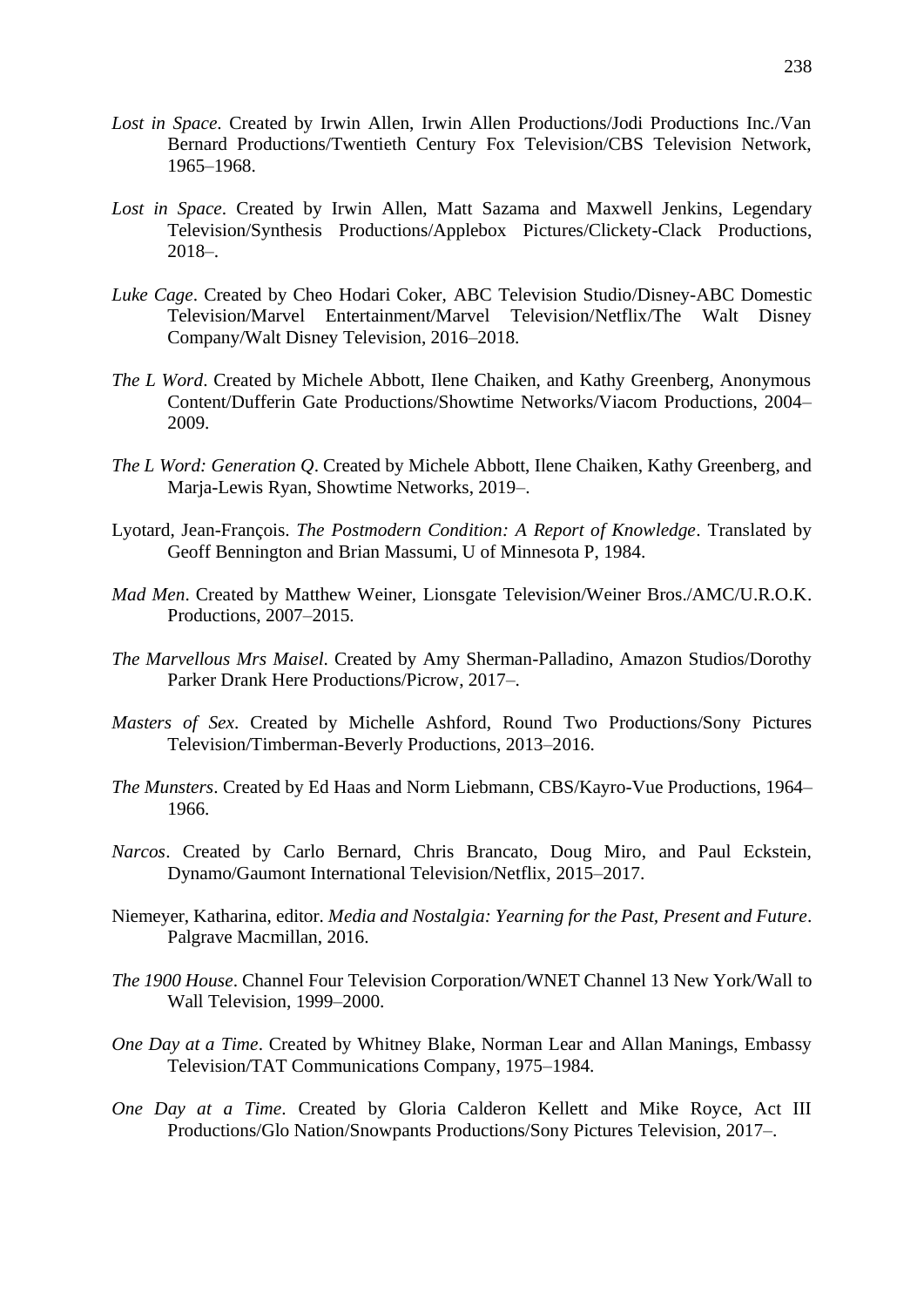- *Outlander*. Created by Ronald D. Moore, Tall Ship Productions/Story Mining and Supply Co./Left Bank Pictures/Sony Pictures Television/Soundtrack New York, 2014–.
- Padva, Gilad. *Queer Nostalgia in Cinema and Pop Culture*. Palgrave Macmillan, 2014.
- *Pan Am*. Created by Nancy Hult Ganis and Jack Orman, Shoe Money Productions/Jack Orman Productions/Out of the Blue … Entertainment/Sony Pictures Television, 2011.
- *Party of Five.* Created by Christopher Keyser and Amy Lippman, Columbia Pictures Television/Columbia TriStar Television/High Productions/Keyser/Lippman Productions, 1994–2000.
- *Party of Five*. Created by Amy Lippman and Christopher Keyser, Sony Pictures Television,  $2020 -$ .
- *Peaky Blinders*. Created by Steven Knight, Caryn Mandabach Productions/Tiger Aspect Productions/BBC, 2013–.
- *Peeping Tom*. Directed by Michael Powell, Michael Powell (Theatre), 1960.
- "Person to Person." Directed by Matthew Weiner, *Mad Men*, Season 7, Episode 14, 2015.
- Pickering, Michael, and Emily Keightly. *The Mnemonic Imagination: Remembering as Creative Practice*. Palgrave Macmillan, 2012.
- Proctor, William. "'Bitches Ain't Gonna Hunt No Ghosts': Totemic Nostalgia, Toxic Fandom and the *Ghostbusters* Platonic." *Palabra Clave*, vol. 20, no.4, Oct. 2017, pp. 1105– 1141, DOI: [https://doi.org/10.5294/pacla.2017.20.4.10.](https://doi.org/10.5294/pacla.2017.20.4.10)
- *Psycho*. Directed by Alfred Hitchcock, Shamley Productions, 1960.
- Reynolds, Simon. *Retromania: Pop Culture's Addiction to Its Own Past*. Faber and Faber, 2011.
- *Riverdale*. Created by Roberto Aguirre-Sacasa, Berlanti Productions/Archie Comics Publications/CBS Television Studios/Warner Bros. Television/Canada Film Capital,  $2017-$
- *Roseanne*. Created by Roseanne Barr and Matt Williams, Wind Dancer Productions/Carsey-Werner Company/Paramount Television/Jax Media, 1988–2018.
- *Roswell High*. Created by Jason Katims, Jason Katims Productions/Regency Television/Twentieth Century Fox Television, 1999–2002.
- *Roswell, New Mexico*. Created by Carina Adly Mackenzie, Amblin Television/My So-Called Company/Bender Brown Productions/CBS Television Studios/Warner Bros. Television, 2019–.

"San Junipero." Directed by Owen Harris, *Black Mirror*, Season 3, Episode 4, 2016.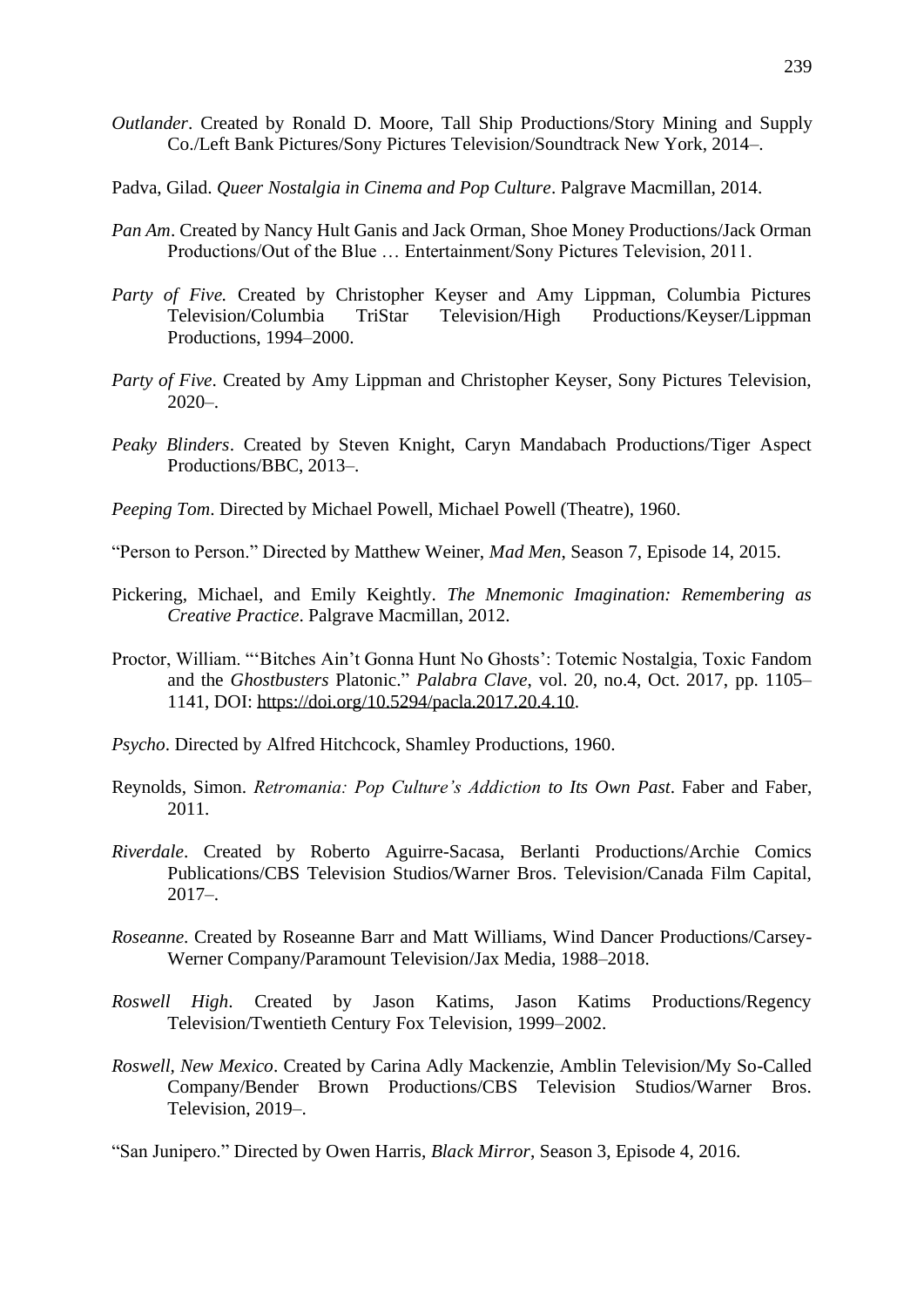- *Sabrina the Teenage Witch*. Created by Jonathon Schmock and Nell Scovell, Finishing the Hat/Hartbreak Films/Viacom Productions, 1996–2003.
- *Scream: The TV Series*. Created by Jay Beattie, Jill E. Blotevogel, Dan Dworkin and Brett Matthews, DiGa Studios/Dimension Films/Dimension Television/Lantern Entertainment/MTV/Netflix, 2015–.
- Seymour, Richard. *The Twittering Machine*. Indigo Press, 2019.
- Storr, Will. *Selfie: How We Became So Self-Obsessed and What It's Doing to Us*. Picador, 2017.
- *Stranger Things*. Created by Matt Duffer and Ross Duffer, 21 Laps Entertainment/Monkey Massacre/Netflix, 2016–.
- *Terminator 2: Judgement Day*. Directed by James Cameron, Carolco Pictures/Pacific Western/Lightstorm Entertainment/Canal Plus/T2 Productions, 1991.
- *13 Reasons Why*. Created by Brian Yorkey, July Moon Productions/Kicked to the Curb Productions/Anonymous Content/Paramount Television, 2017–.
- *Twin Peaks*. Created by Mark Frost and David Lynch, Lynch/Frost Productions/Propaganda Films/Spelling Entertainment/Twin Peaks Productions, 1990–1991.
- *Twin Peaks: The Return*. Created by Mark Frost and David Lynch, Showtime Networks/Rancho Rosa Partnership/Twin Peaks Productions/Lynch/Frost Productions, 2017.
- *Ugly Betty*. Created by Silvio Horta and Fernando Gaitán, Silent H Productions/Ventanarosa Productions/Reveille Productions/Touchstone Televisions/ABC Studios/Buena Vista Television/Walt Disney Television, 2006–2010.
- *Westworld*. Created by Lisa Joy and Jonathon Nolan, Bad Robot/Jerry Weintraub Productions/Kilter Films/Warner Bros. Television, 2016–.
- *When They See Us*. Created by Asante Blackk, Caleel Harris and Ethan Herisse, Forward Movement/Harpo Films/Participant/Tribeca Productions, 2019.
- *Will and Grace*. Created by David Kohan and Max Mutchnick, KoMut Entertainment/Three Princesses and a P/Three Sisters Entertainment/NBC Studios/NBC Universal Television/Universal Television, 1998–.
- *The X-Files*. Created by Chris Carter, Ten Thirteen Productions/Twentieth Century Fox Television/X-F Productions, 1993–2018.

### **Suggested Citation**

Fradley, Martin. "*Netflix Nostalgia: Screening the Past on Demand*, edited by Kathryn Pallister, and *The Aesthetics of Nostalgia TV: Production Design and the Boomer Era*, by Alex